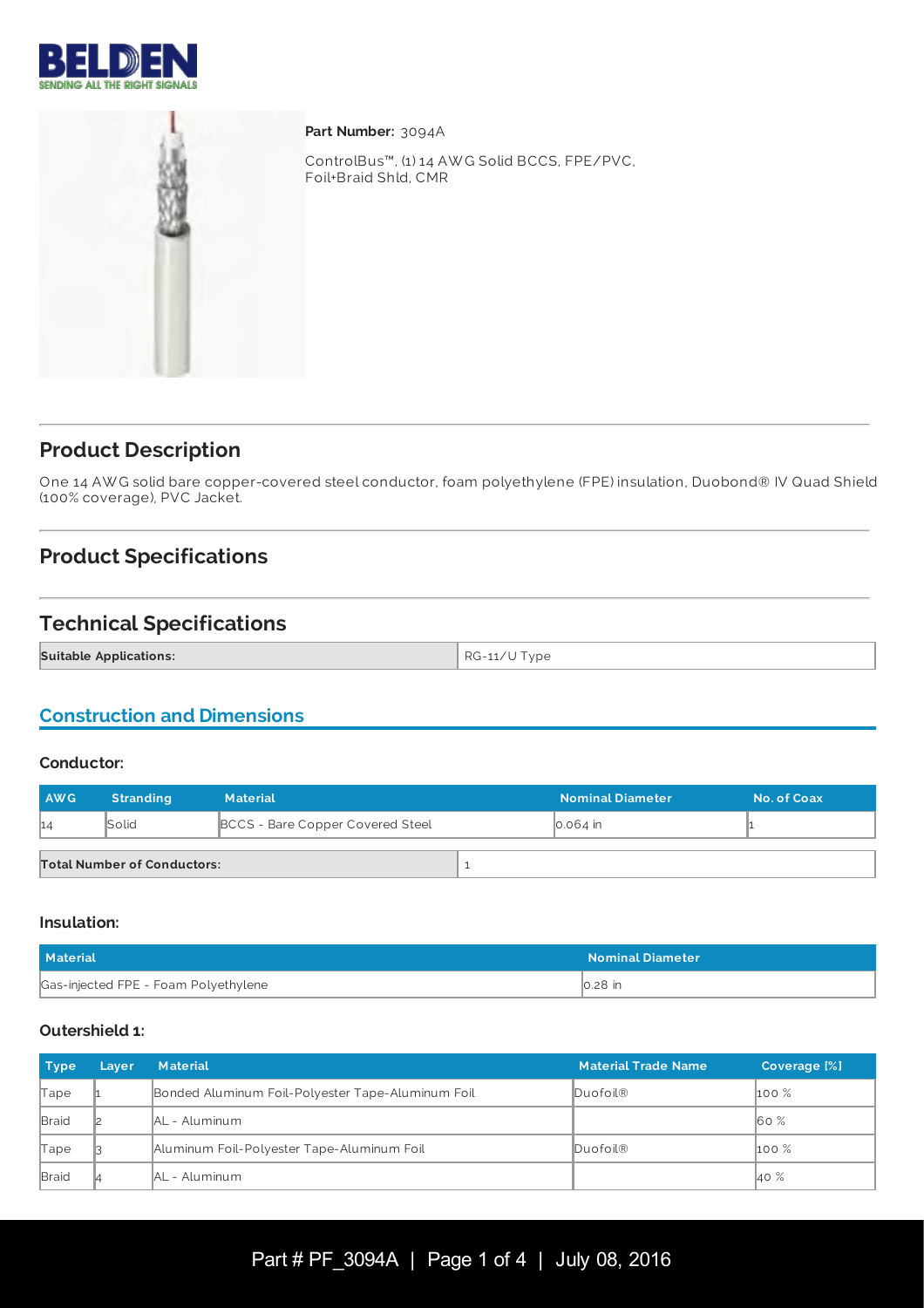#### **Outerjacket 1:**

| Material                        | <b>Nominal Diameter</b>                                                                                  |
|---------------------------------|----------------------------------------------------------------------------------------------------------|
| <b>PVC</b> - Polyvinyl Chloride | 0.407 in                                                                                                 |
|                                 |                                                                                                          |
| <b>Print Legend:</b>            | CONTROLBUS(R) BY BELDEN - 3094A RG-11 TYPE 75C QUAD<br>SHIELD E108998 1C14 (UL) CL2R OR CMR OR C(UL) CMG |

# **Electrical Characteristics**

### **Conductor DCR:**

| Nominal Conductor DCR | <b>Nominal Outer Shield DCR</b> |
|-----------------------|---------------------------------|
| 11 Ohm/1000ft         | 1.5 Ohm/1000ft                  |

#### **Capacitance:**

| Nom. Capacitance Conductor to Shield |  |
|--------------------------------------|--|
| $16.2$ pF/ft                         |  |

#### **Impedance:**

| Nominal Characteristic Impedance | <b>Nominal Characteristic Tolerance</b> |  |
|----------------------------------|-----------------------------------------|--|
| $75$ Ohm                         | $\pm$ 3 Ohm                             |  |

## **High Frequency (Nominal/Typical):**

| <b>Frequency [MHz]</b> | <b>Nom. Insertion Loss</b>   |
|------------------------|------------------------------|
| 1 MHz                  | $\vert$ 0.16 db/100ft        |
| 2 MHz                  | $\vert$ 0.18 db/100ft        |
| 5 MHz                  | $\vert$ 0.26 db/100ft        |
| 10 MHz                 | $\vert$ 0.38 db/100ft        |
| 20 MHz                 | $\big 0.55 \right $ db/100ft |
| 50 MHz                 | $\big 0.83 \right $ db/100ft |
| 100 MHz                | $1.17$ db/100ft              |
| <b>200 MHz</b>         | $1.6$ db/100ft               |
| 300 MHz                | $1.99$ db/100ft              |
| 400 MHz                | $2.3$ db/100ft               |

### **Delay:**

| Nominal Delay | Nominal Velocity of Propagation (VP) [%] |
|---------------|------------------------------------------|
| $h.2$ ns/ft   | 82%                                      |

## **High Freq:**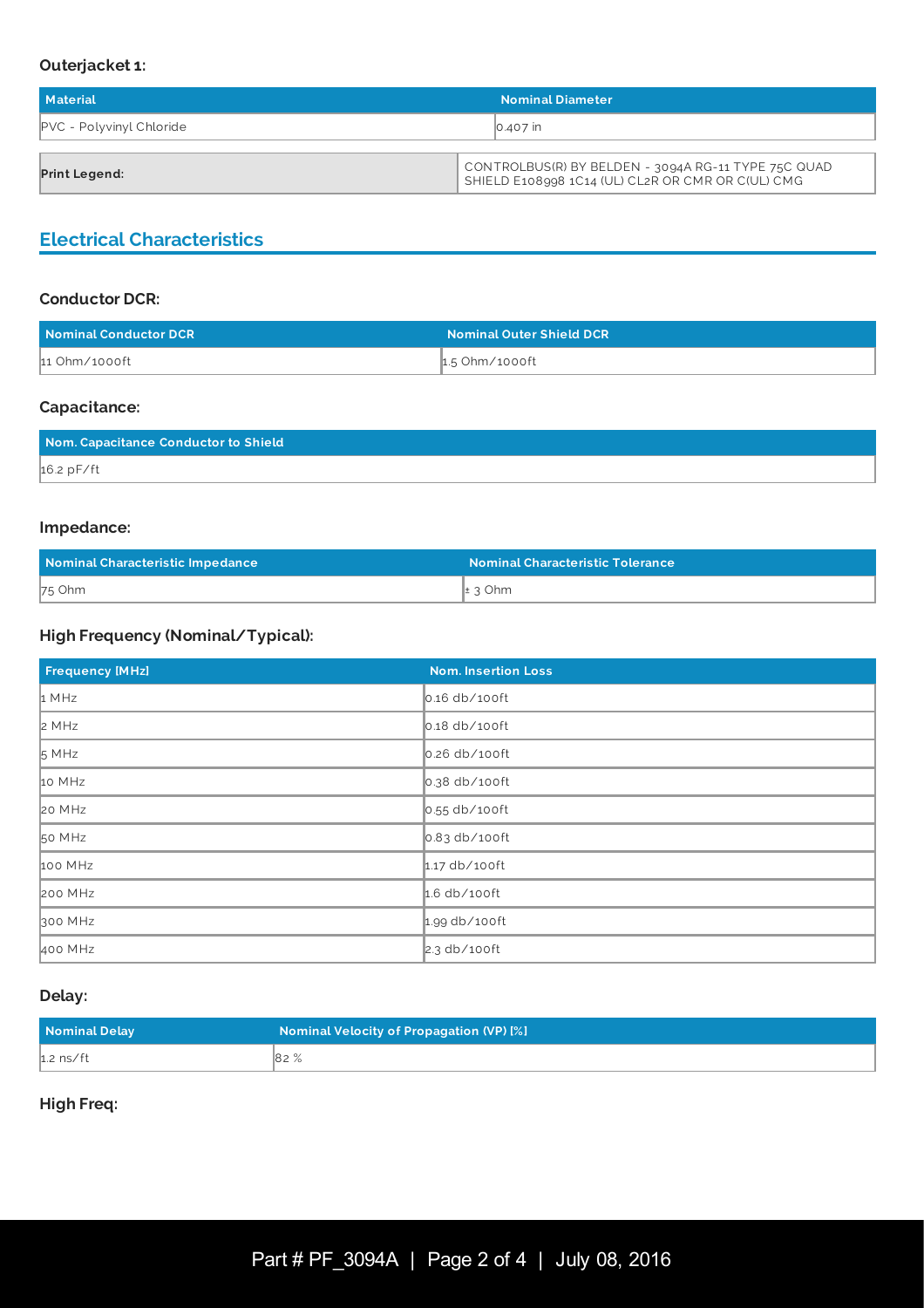| <b>Frequency [MHz]</b> | Max. Insertion Loss (Attenuation) | Min. SRL (Structural Return Loss) |
|------------------------|-----------------------------------|-----------------------------------|
| 1 MHz                  | 0.33 db/100ft                     | 20 dB                             |
| 2 MHz                  | 0.35 db/100ft                     |                                   |
| 5 MHz                  | $0.44$ db/100ft                   |                                   |
| 10 MHz                 | 0.66 db/100ft                     |                                   |
| 20 MHz                 | 0.78 db/100ft                     |                                   |
| 50 MHz                 | 0.99 db/100ft                     |                                   |
| 100 MHz                | 1.32 db/100ft                     |                                   |
| 200 MHz                | $1.87$ db/100ft                   |                                   |
| 300 MHz                | 2.29 db/100ft                     |                                   |
| 400 MHz                | 2.64 db/100ft                     |                                   |
| 1 MHz                  |                                   |                                   |
| 2 MHz                  |                                   |                                   |
| 5 MHz                  |                                   |                                   |
| 10 MHz                 |                                   |                                   |
| 20 MHz                 |                                   |                                   |
| 50 MHz                 |                                   |                                   |
| 100 MHz                |                                   |                                   |
| 200 MHz                |                                   |                                   |
| 300 MHz                |                                   |                                   |
| 400 MHz                |                                   |                                   |
| 400 MHz                |                                   |                                   |
| 5 MHz                  |                                   |                                   |

#### **Inductance:**

| Nominal Inductance |  |
|--------------------|--|
| 0.097 µH/ft        |  |

# **Voltage:**

| UL Voltage Rating |  |
|-------------------|--|
| 300 V RMS         |  |

# **Use**

| <b>Max Recommended Pulling Tension:</b> | 308 lbs |
|-----------------------------------------|---------|

# **Safety**

| <b>CSA Flammability:</b> | $\sqrt{FT_4}$ |
|--------------------------|---------------|
| <b>UL Flammability:</b>  | UL1666 Riser  |

# **Temperature Range**